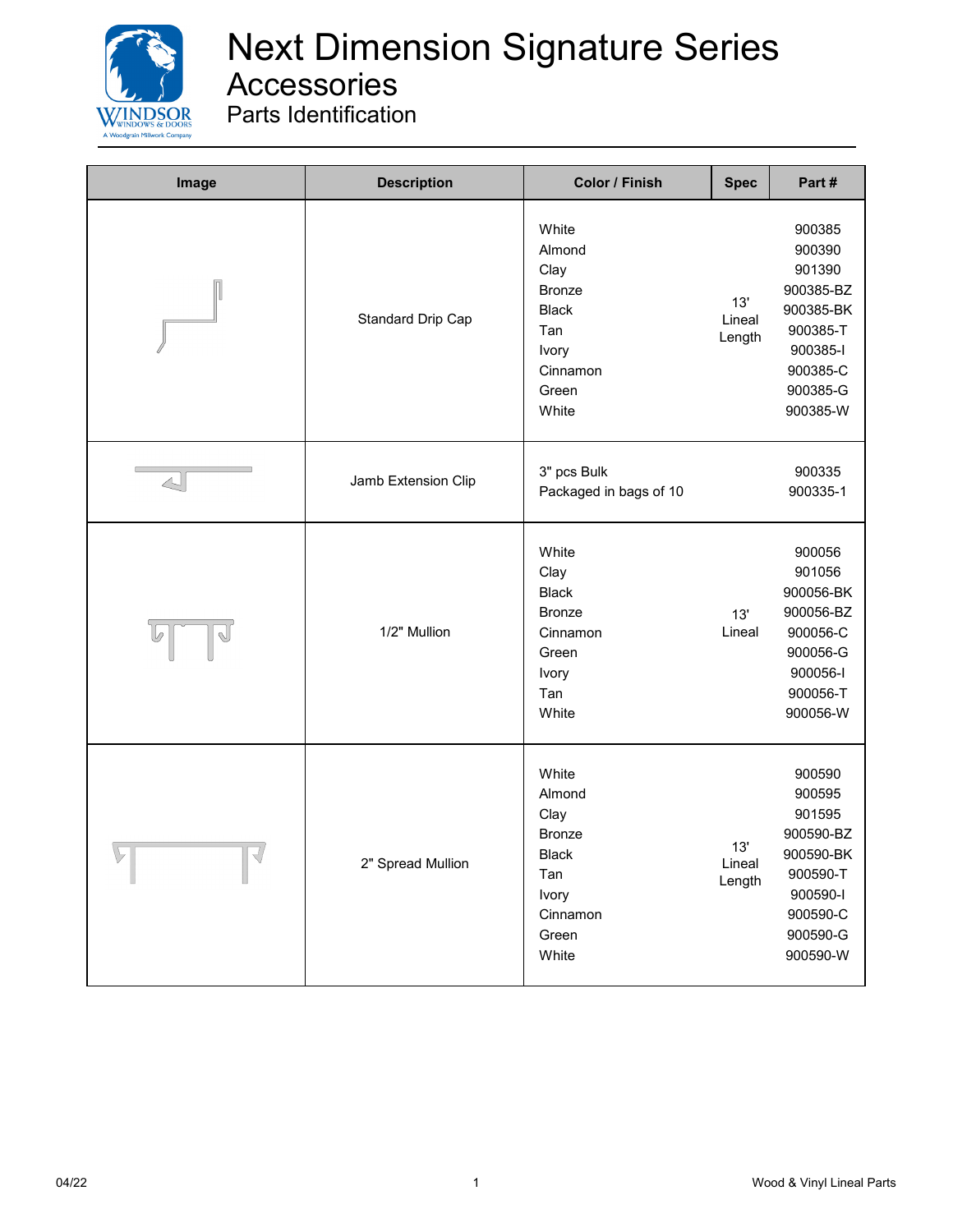

| Image | <b>Description</b>          | Color / Finish                                                                                                                                                                                     | <b>Spec</b>                                                                | Part#                                                                                                            |
|-------|-----------------------------|----------------------------------------------------------------------------------------------------------------------------------------------------------------------------------------------------|----------------------------------------------------------------------------|------------------------------------------------------------------------------------------------------------------|
|       | Drywall Return              | White (13' Lineal)<br>White (13' Lineal)<br>White (13' Lineal)<br>Almond (13' Lineal)<br>Almond (13' Lineal)<br>Almond (13' Lineal)<br>Clay (13' Lineal)<br>Clay (13' Lineal)<br>Clay (13' Lineal) | 1/2"<br>5/8"<br>11/16"<br>1/2"<br>5/8"<br>11/16"<br>1/2"<br>5/8"<br>11/16" | 900290<br>900375<br>900300<br>900295<br>900380<br>900305<br>901295<br>901380<br>901305                           |
|       | Stucco Clip                 | White<br>Almond<br>Clay<br><b>Bronze</b><br><b>Black</b><br>Tan<br>Ivory<br>Cinnamon<br>Green<br>White                                                                                             | 13'<br>Lineal<br>Length                                                    | 900495<br>900595<br>901500<br>900495-BZ<br>900495-BK<br>900495-T<br>900495-I<br>900495-C<br>900495-G<br>900495-W |
|       | Mull Groove Filler          | White<br>Almond<br>Clay                                                                                                                                                                            | 13'<br>Lineal<br>Length                                                    | 900505<br>900510<br>901510                                                                                       |
|       | <b>Brickmould Accessory</b> | White<br>Clay<br><b>Bronze</b><br><b>Black</b><br>Tan<br>Ivory<br>Cinnamon<br>Green<br>White                                                                                                       | $14 - 2"$<br>Lineal                                                        | 800067<br>801067<br>800067-BZ<br>800067-BK<br>800067-T<br>800067-l<br>800067-C<br>800067-G<br>800067-W           |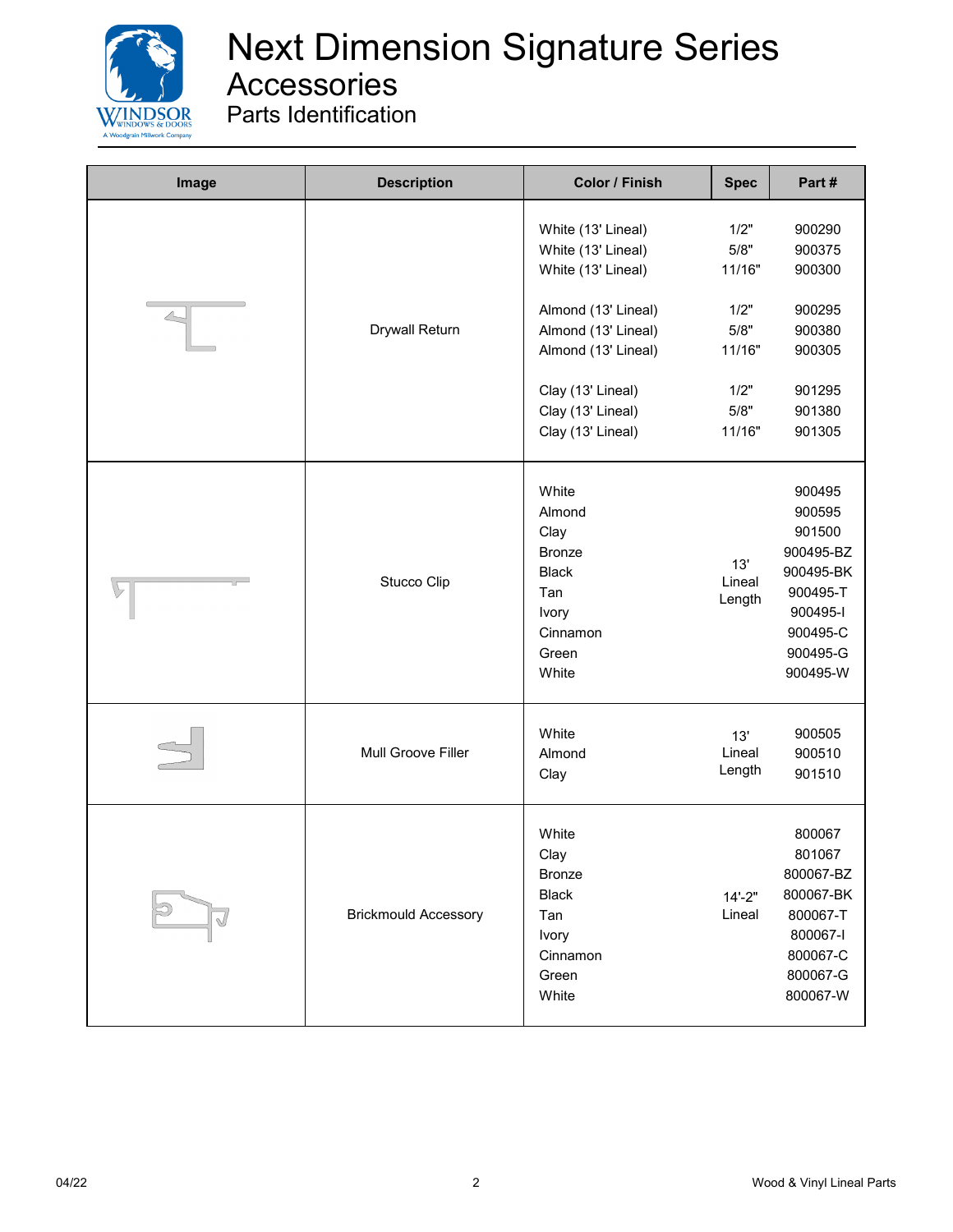

| Image | <b>Description</b>               | <b>Color / Finish</b>                                                                        | <b>Spec</b>             | Part#                                                                                                  |
|-------|----------------------------------|----------------------------------------------------------------------------------------------|-------------------------|--------------------------------------------------------------------------------------------------------|
|       | 15 Degree Nail Fin Adapter       | White<br>Clay                                                                                | 13'<br>Lineal<br>Length | 900485<br>901490                                                                                       |
|       | 30 Degree Nail Fin Adapter       | White<br>Clay                                                                                | 13'<br>Lineal<br>Length | 900480<br>901480                                                                                       |
|       | 45 Degree Nail Fin Adapter       | White<br>Clay                                                                                | 13'<br>Lineal<br>Length | 900450<br>901445                                                                                       |
|       | 15 Degree Outside Mullion Clip   | White<br>Clay<br><b>Bronze</b><br><b>Black</b><br>Tan<br>Ivory<br>Cinnamon<br>Green<br>White | 13'<br>Lineal<br>Length | 700007<br>701007<br>700007-BZ<br>700007-BK<br>700007-T<br>700007-l<br>700007-C<br>700007-G<br>700007-W |
|       | 30 Degree Outside Mullion Clip   | White<br>Clay                                                                                | 13'<br>Lineal<br>Length | 700007<br>701007                                                                                       |
|       | 45 Degree Outside Mullion Clip   | White<br>Clay                                                                                | 13'<br>Lineal<br>Length | 700006<br>701006                                                                                       |
|       | 10-15 Degree Inside Mullion Clip | White<br>Clay                                                                                | 12'<br>Lineal<br>Length | 900635<br>901635                                                                                       |
|       | 30 Degree Inside Mullion Clip    | White<br>Clay                                                                                | 13'<br>Lineal<br>Length | 900525<br>901530                                                                                       |
|       | 45 Degree Inside Mullion Clip    | White<br>Clay                                                                                | 13'<br>Lineal<br>Length | 900515<br>901520                                                                                       |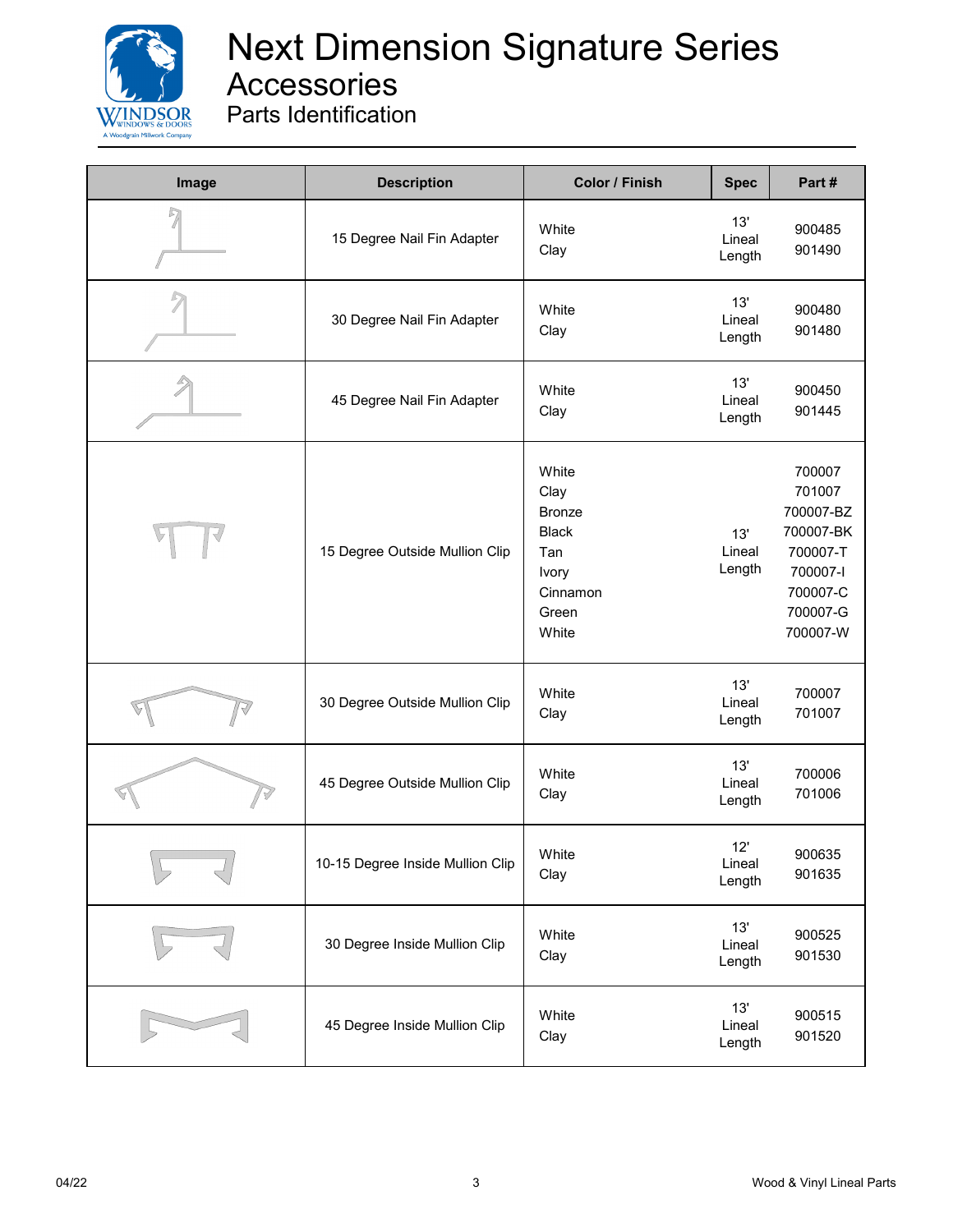

| Image                        | <b>Description</b>   | <b>Color / Finish</b>                                                                     | <b>Spec</b> | Part #                                                             |
|------------------------------|----------------------|-------------------------------------------------------------------------------------------|-------------|--------------------------------------------------------------------|
|                              | 3" Head Expander     | White<br>Clay                                                                             |             | 900755<br>901855                                                   |
|                              | 3-1/4" Head Expander | White<br>Clay                                                                             |             | 700018<br>701018                                                   |
| <u>and the second second</u> | Sill Cover           | White<br>Clay                                                                             |             | 900760<br>901860                                                   |
|                              | 3-1/4" Frame Spacer  | White<br>Clay                                                                             |             | 900745<br>901845                                                   |
|                              | Touch Up Brush Paint | White<br>Ivory<br>Tan<br><b>Bronze</b><br><b>Hunter Green</b><br><b>Black</b><br>Cinnamon |             | 800008<br>800009<br>800010<br>800011<br>800012<br>800018<br>800019 |